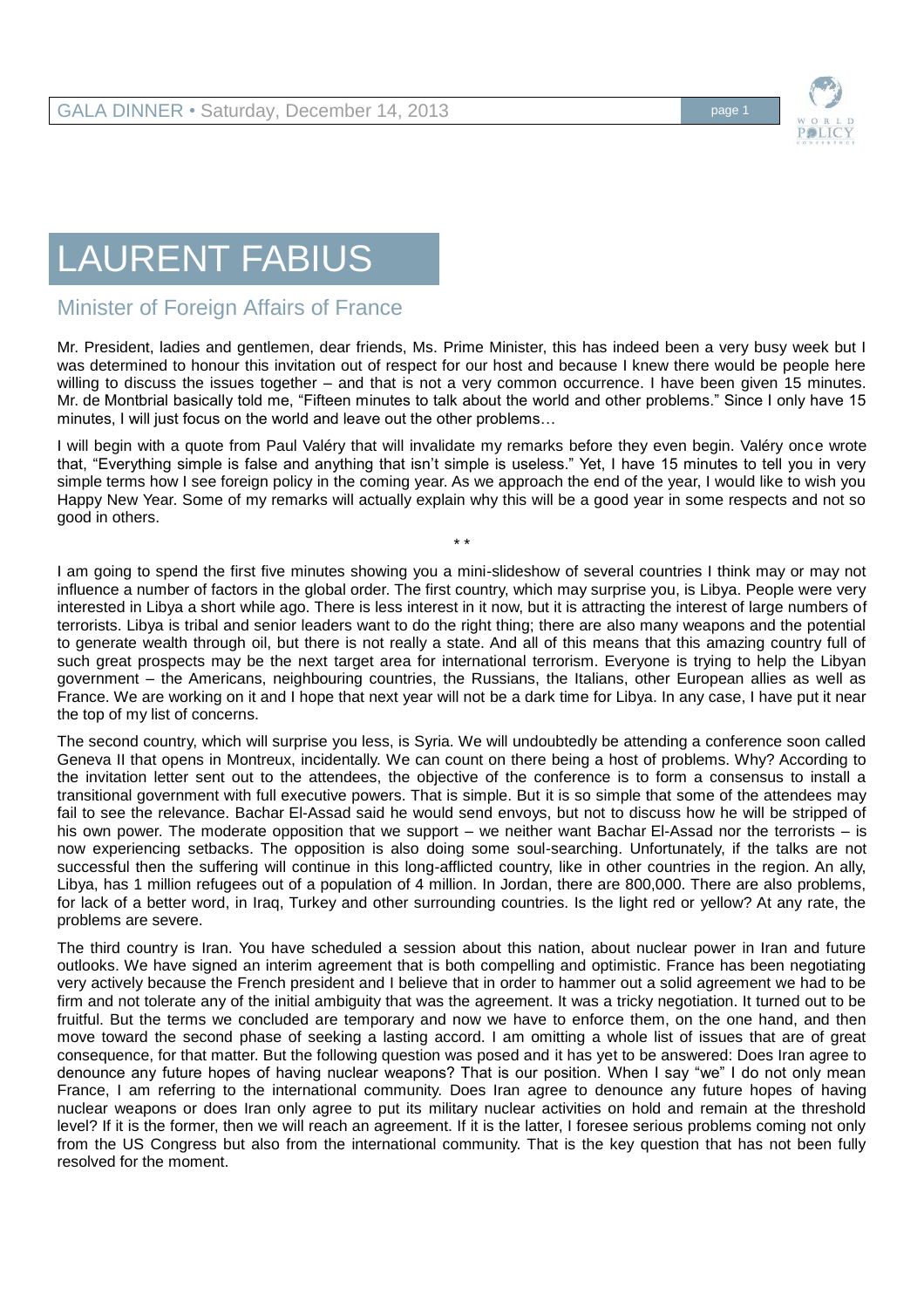

As you would expect, I will add the Israeli-Palestinian issue where I am more optimistic than many people about holding frequent talks with both the Israeli Prime Minister and President Mahmoud Abbas. There are likely two pivotal questions at hand. The first one is this: In the wake of the efforts being deployed, especially by US Secretary of State John Kerry, who has done under outstanding job, will the Israeli and Palestinian leaders be able to introduce an unconditional peace agreement to their people, who are currently leaning toward hostility? We acknowledge that this will require concessions from both the Israelis and the Palestinians. Perhaps, if it is once and for all and all accounts are settled. That is the first question. The second is the so-called security question. For understandable reasons, the Israelis say, "We are prepared to make concessions, but we oversee security in Israel and the Palestinian territories and we do not trust anyone else to do it." The Palestinians reply, "We want a sovereign state, and a sovereign state cannot consent to an outside force permanently overseeing security on its soil." This issue is not settled. It will determine the outcome of the negotiation. So these are the handful of countries I have put at the top of my list for consideration and action in the new year.

I will add another issue that you may think is unrelated to the others, and that is the dilemmas, if not disasters, that can be caused by the worsening of climate-related problems. I will come back to this in a moment. Scientists are telling us with great accuracy that we are hurtling toward the abyss if we do not act quickly and decisively. There are warning signs.

\* \*

My second set of remarks are about what the determining factors will be. Ladies and gentlemen, if you only had to remember one thing about what I say here, it would be this: For many years, the world was bipolar with the United States on one side and the USSR on the other. They were in opposition, but this opposition also took the form of shared ownership. And when push came to shove and the two sides chose to resolve the crisis, they did. Then for a short time during the collapse of the Soviet Union and the fall of the Berlin Wall, the world became unipolar. The United States was the superpower in every domain. I would like to see us move toward an organised multipolar world under the guidance of the United Nations with regional organisations and the rule of international law. Thus, the goal is a multipolar world. Yet, today the world is more "nonpolar" or apolar. What I mean by this, and I point this out every week as do my fellow foreign affairs ministers in other countries, that there is no one power or even a group of powers that can resolve these issues single-handedly. This is why there is gridlock in the United Nations Security Council, for example why it is impossible to resolve the crisis in Syria or any other issues that at other times this single power or group of powers would have dealt with. And in today's world that I am calling "nonpolar," some countries are exerting power that is at times commensurate to their economic weight, but sometimes exceeds it, like the United States. Or China, even though for now it still chooses to restrain its own diplomatic power, or Russia, which is very active on the global stage. Then there is France with a population of only 66 million that is still a world power and, as a permanent member of the Security Council, is taking a clear position of influence.

So in terms of the questions I have raised, the answers will not only depend on a single power, which was the United States, not on an established group of powers, but on alliances and, as it happens, shifting alliances.

The United States was criticized when it took on highly interventionist stances. Now it is being criticized for taking a step back. It is distancing itself from situations in Europe, the Near East and the Middle East. President Obama explained the reasoning behind this. When running for his second term, he said, "First and foremost, I am interested in the United States of America, the turnaround in Asia, the Israeli-Palestinian conflict. We went into Afghanistan and paid a very high price. The US also went into Iraq, with heavy and arguable consequences." There is a "fatigue" in the United States. It does not want to intervene every time in every conflict. This completely justified stance creates a sort of vacuum. How will this vacuum be filled?

In a different case, the same reasoning applies to Russia. A few years ago when President Putin was not president, he did not have many cards to play, to use a common expression. In today's apolar/nonpolar world, Russia is making its great comeback to the world stage because of strong posturing in Syria, the Near East and the Middle East. Yet there are several limitations, one of which requires some serious thought. If Russia is going to balance its budget, the price of oil has to reach at least \$114 per barrel. But all the efforts being made by this power to mediate the situation in the Near East and Middle East are bringing the price of oil and gas down considerably! This creates an endless debate.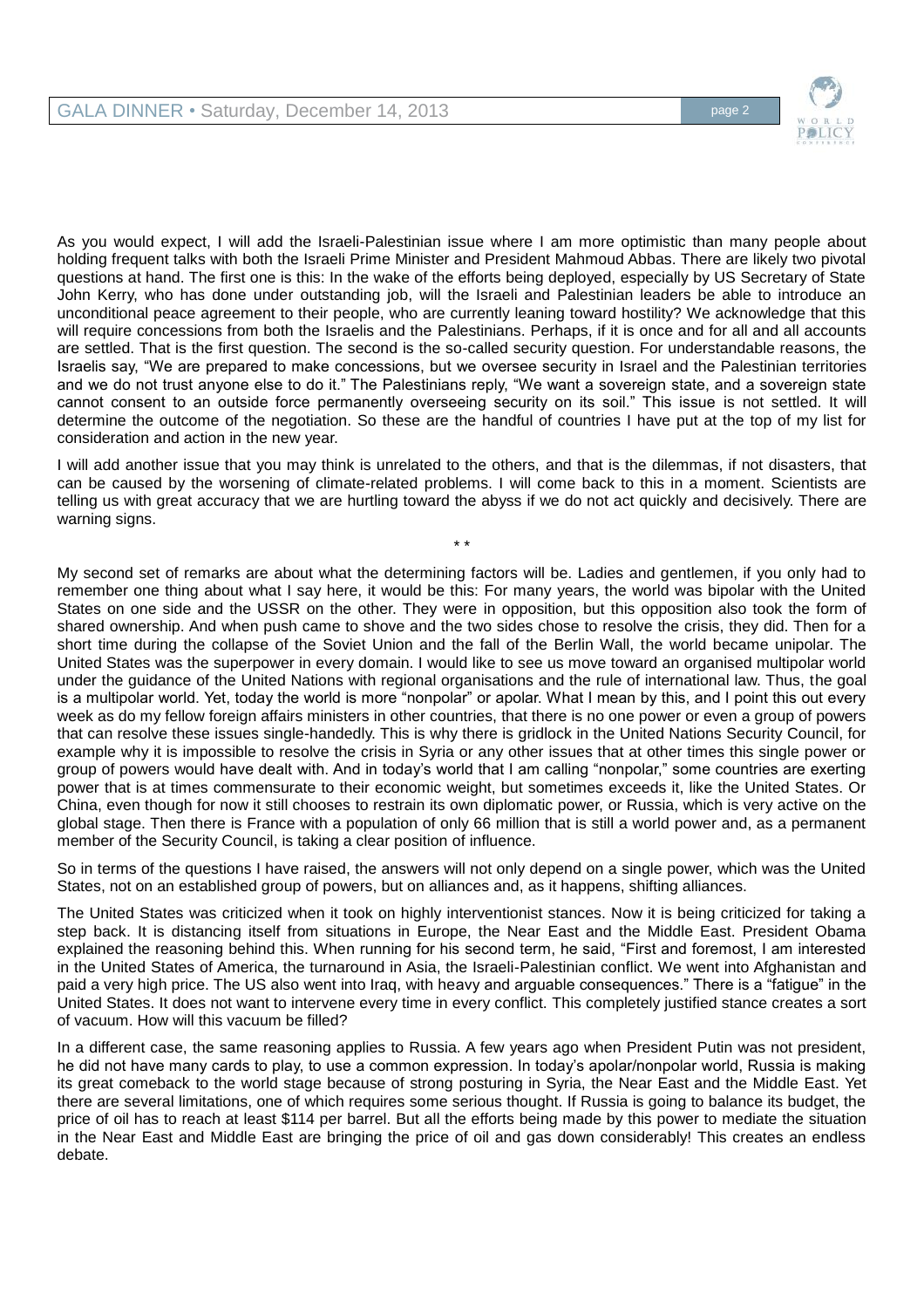

China is having a critical impact as well. At the recent Geneva conference that resulted in an agreement between five permanent members of the Security Council as well as between Germany and Iran, China – and this has not been said enough – played a major and positive role. It wanted to create a kind of buffer zone around its territory. It has its differences with Japan, namely over sea and air space, which should be watched very carefully. I personally do not think that China is becoming a warmonger. But it is a major power and a string of tensions could arise in the region in 2014. France will always work toward peace and security.

There is also Iran's position. Perhaps more than the interim agreement, the major event this past year was the election of President Rohani. That said, the events are related. Will the election generate sufficient change in Iranian society? Or, given the disillusionment and division that may emerge, will we watch them backpedal?

The answer to all the questions I have mentioned will primarily lie in the hands of these four powers, on the condition that they want to find a solution. It goes without saying that I would add the European Union to this list.

I will dedicate the last five minutes of my speech to France. What are our foreign policy objectives? I would sum them up in four words: peace, the planet, Europe and recovery.

\* \*

Peace may seem paradoxical when some people are saying, "But why is France sending troops to Africa?" One of the first decisions that President François Hollande made was to withdraw our troops from Afghanistan. As a matter of tradition and by choice we are not a warmongering country; we want peace. But we know that peace and security are the fruits of great resolve and the resources to carry it out. Back in June 2012, we offered a solution in Syria and if it had been implemented quickly at a time when there were no Iranians, no Hezbollah or terrorists, it would have been the appropriate response.

We did not send our soldiers to Mali because of some hawkish impulse. It is because the UN and the Africans requested our presence and because one evening while I was with President Hollande, he received a telephone call from Mali's interim president Dioncounda Traoré, who said, "Mr. President, if you do not send in troops to help us, I will be dead tomorrow." The terrorists were moving into Bamako. This happened in early January 2013. François Hollande gave the order and our soldiers did an amazing job along with the Africans and other forces. Since then security has been restored, although there are still some problems. In less than a year, they have a democratically elected president and tomorrow on Sunday there will be a national assembly. And the conditions have been reinstated to achieve growth.

Now, under completely different circumstances, we are facing another situation that must be resolved in Central Africa. The Central African Republic has been suffering for a long time. It has seen a succession of coups since 1965. As its name indicates, it lies at the centre of a group of countries, with Chad to the north, the two Sudans that are not known for a peaceful existence, Congo and Cameroon. Problems could arise in those nations if a country like Central Africa implodes, which has 4.5 million people in an area larger than France. Yes, there are threats of a Civil War when they began taking up arms, heavy weapons on one side and machetes on the other. One side said, "We are Christian," and the other side replied, "We are Muslim." As things stand today, there is only one country in the vicinity with the means to take quick action and that is France. We intervened at the request of the UN and the Africans because it is our tradition and our worldview not to look away when friends are being massacred and to sit idly by. But we need to have a long-term vision. That is why, along with Europe, we are making the case for building the first-ever inter-African force over the next few years, a well-equipped and large enough force that can respond to crisis situations. It is not up to France to intervene every time. Africa is an amazing continent, a continent of the future and if we want the conflicts there to be resolved by the Africans themselves, they must have a permanent force.

The planet. France submitted a bid to host the next Conference on Climate Change in 2015. We were selected. We were the only candidate…Our "win by default" prompted many ministers to come see me, not sure whether to congratulate me or express their condolences. We are committed. And this vitally important conference must be a success. We are heading toward an abyss. Scientists tell us that temperatures will not be two degrees higher than in the pre-industrial era, but four or five degrees higher! People call it "global warming." I refuse to use that term. After all, even on a beautiful day people in Monaco are not shocked if the temperature rises three or four degrees. "It's going to be a little hotter? " Not at all! This is a shift in the climate. This is a massive vortex that in some parts of the world will cause temperatures to plummet and in others will exponentially increase the strength of typhoons, lead to